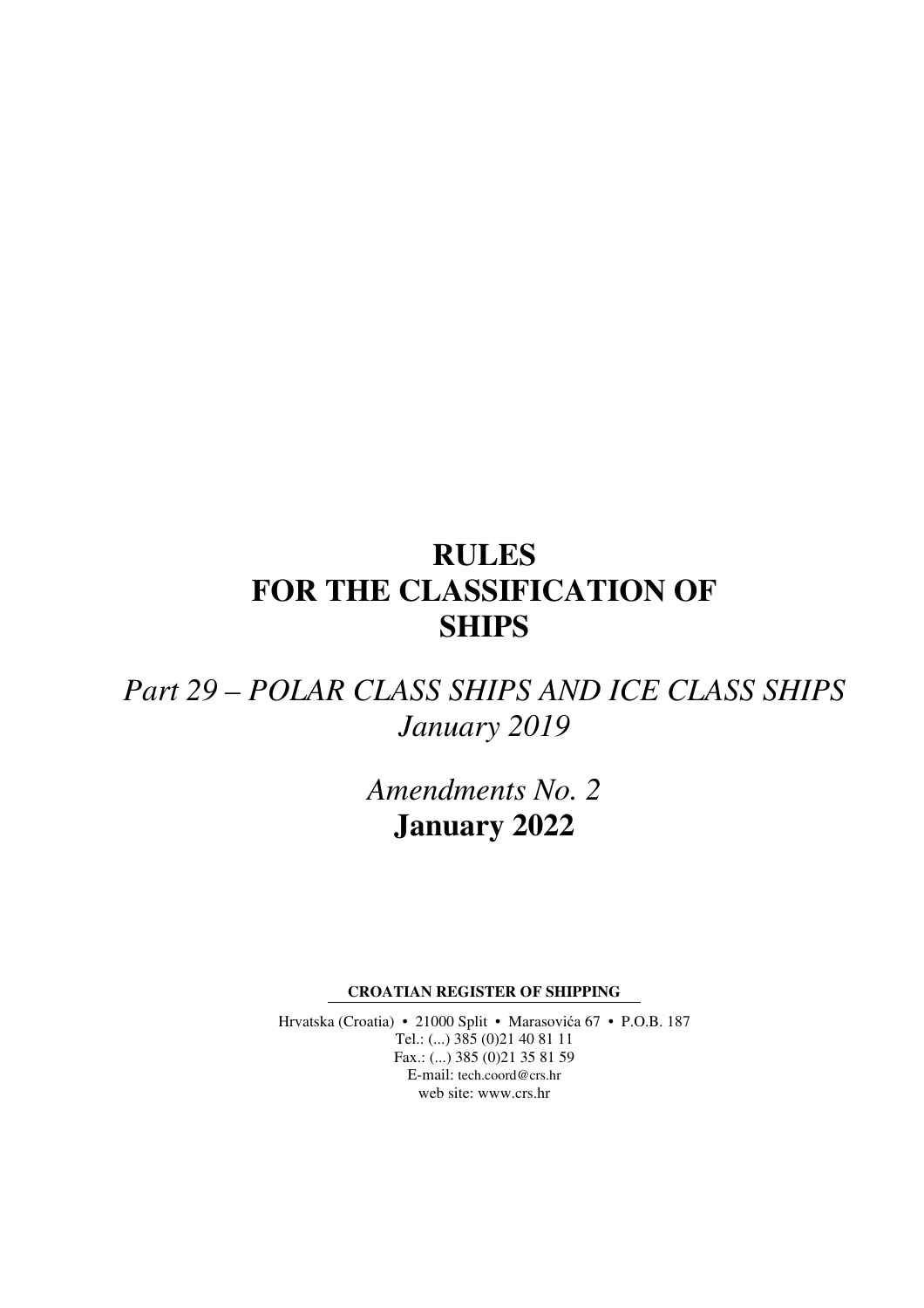By the decision of the General Committee of Croatian Register of Shipping,

#### Amendments No. 2 to the **RULES FOR THE CLASSIFICATION OF SHIPS**  Part 29 – POLAR CLASS SHIPS AND ICE CLASS SHIPS

have been adopted on 20th December 2021 and shall enter into force on 1st January 2022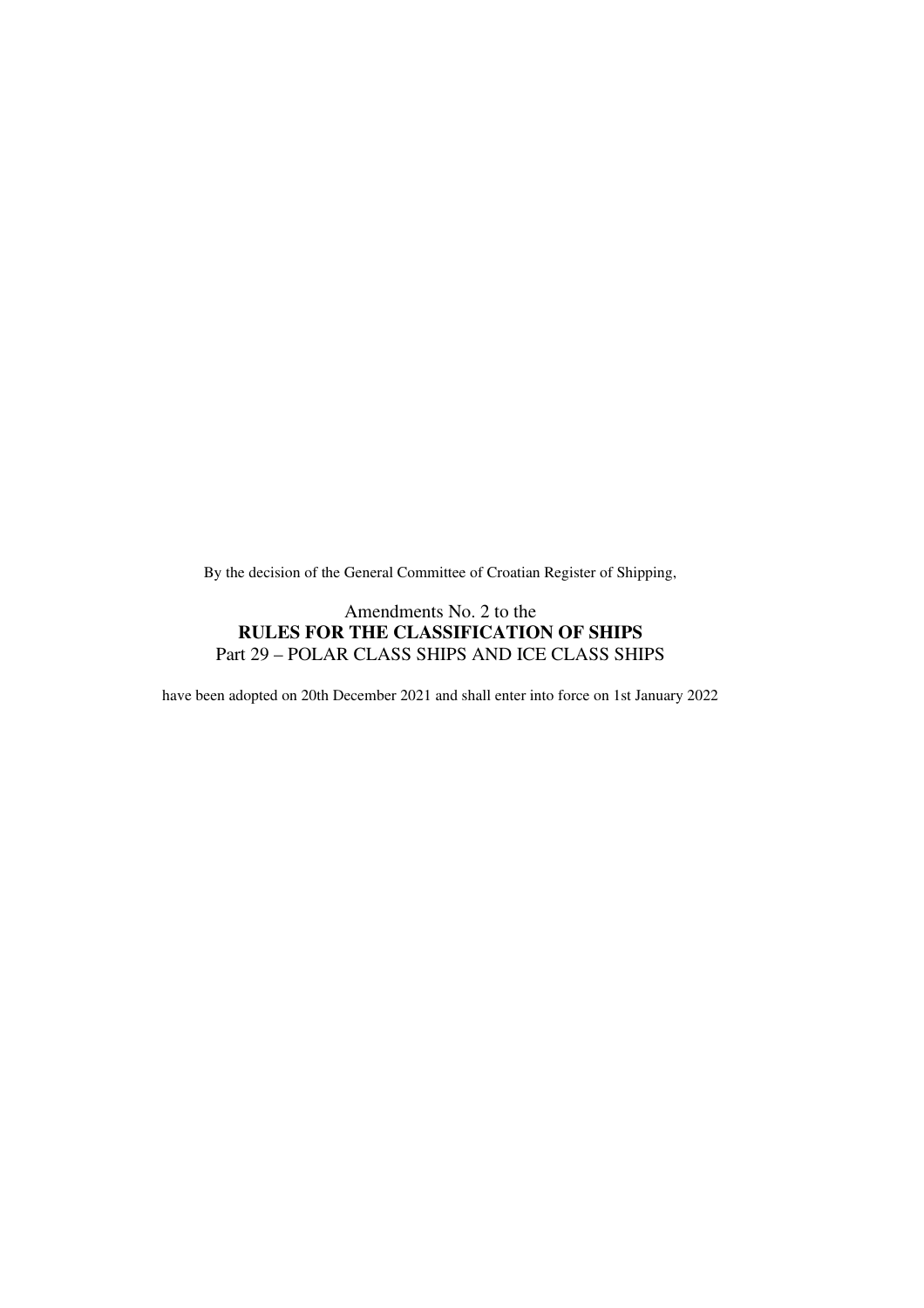### **INTRODUCTORY NOTES**

These amendments shall be read together with the requirements in the Rules for the Classification of Ships, Part 29 – Polar Class Ships and Ice Class Ships, edition January 2019, as amended by Amendments No. 1, edition January 2021.

Table 1 contains review of amendments, where items changed or added in relating to previous edition are given, with short description of each modification or addition. All major changes throughout the text are shaded.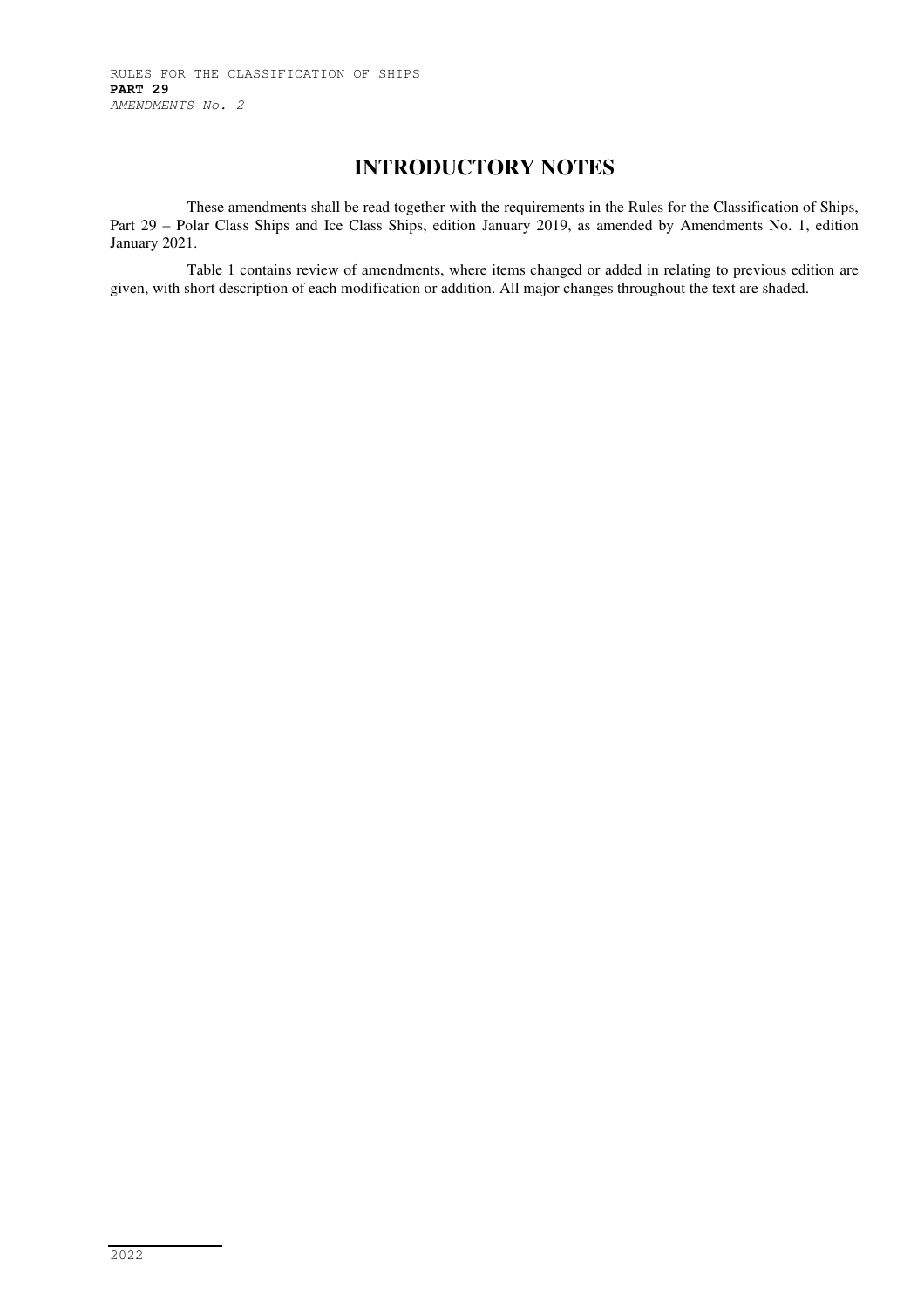| This Part of the Rules includes the requirements of the following international Organisations: |                                                                                                                                |  |
|------------------------------------------------------------------------------------------------|--------------------------------------------------------------------------------------------------------------------------------|--|
| <b>International Maritime Organization (IMO)</b>                                               |                                                                                                                                |  |
| <b>Conventions:</b>                                                                            | International Convention for the Safety of Life at Sea 1974 (SOLAS 1974), Ch. XIV, as adopted by resolution<br>MSC.386(94)     |  |
| Codes:                                                                                         | International Code for Ships Operating in Polar Waters (Polar Code), as adopted by resolutions MSC.385(94)<br>and MEPC.264(68) |  |
| <b>Circulars:</b>                                                                              | MSC/Circ.504, MSC.1/Circ.1519                                                                                                  |  |
| <b>International Association of Classification Societies (IACS)</b>                            |                                                                                                                                |  |
| <b>Unified Requirements (UR):</b>                                                              |                                                                                                                                |  |
|                                                                                                | I1 (Rev.2, 2016), I2 (Rev.4, 2019), I3 (Rev.1, Corr.1, 2007), S6 (Rev.9, Corr.2, Nov 2021)                                     |  |
| Other requirements:                                                                            |                                                                                                                                |  |
|                                                                                                | Finnish-Swedish Ice Class Rules, 2017                                                                                          |  |
|                                                                                                | Guidelines for the Application of the Finnish - Swedish Ice Class Rules, 8 January 2019                                        |  |
|                                                                                                |                                                                                                                                |  |

٠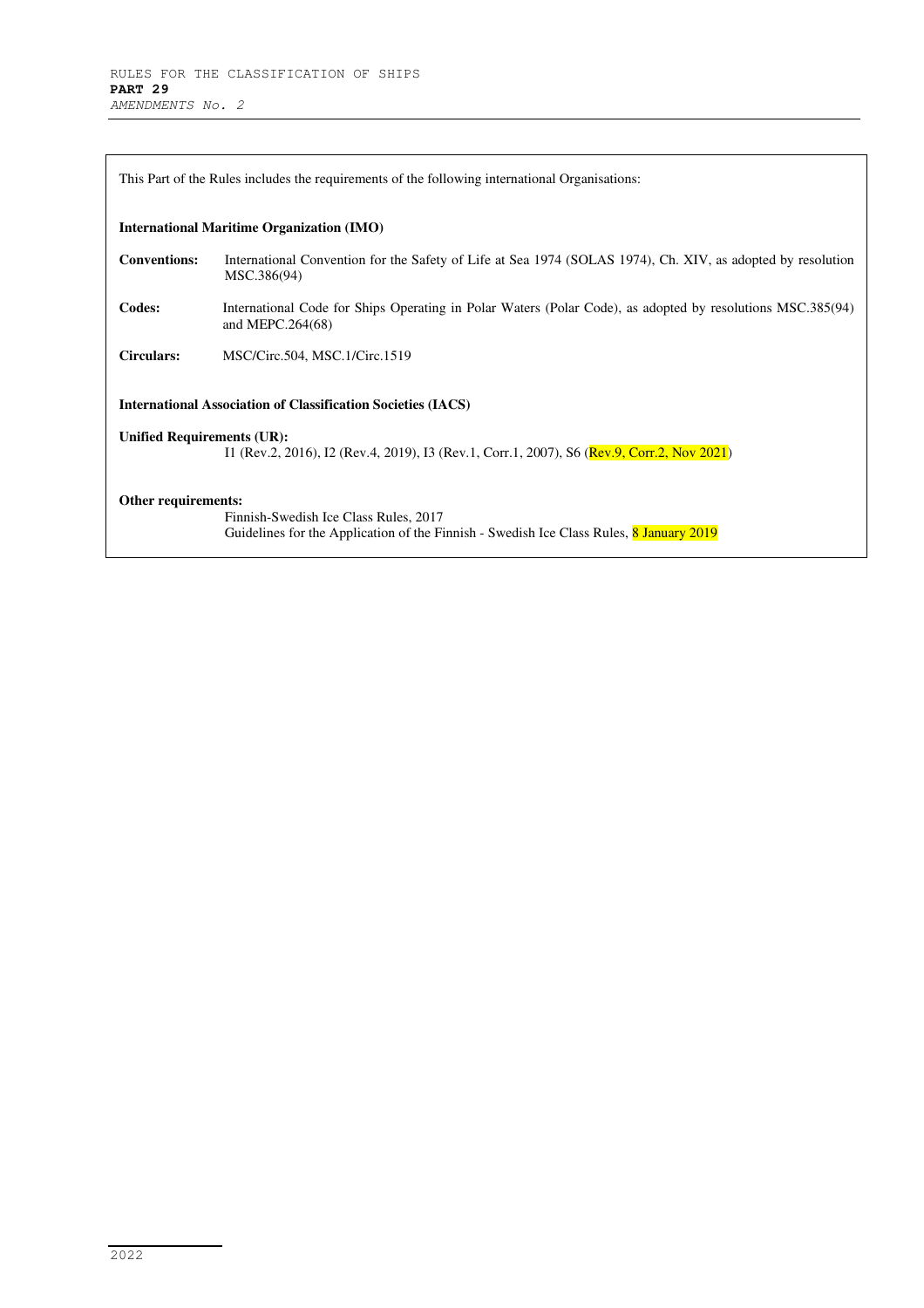### **TABLE 1 – REVIEW OF AMENDMENTS**

This review comprises amendments in relation to the Rules for the Classification of Ships, Part 29 – Polar Class Ships and Ice Class Ships, edition January 2019, as amended by Amendments No. 1, edition January 2021.

| <b>ITEM</b>                                          | <b>DESCRIPTION OF THE AMENDMENTS</b>                                                                  |  |  |
|------------------------------------------------------|-------------------------------------------------------------------------------------------------------|--|--|
| <b>SECTION 2 - MATERIALS AND WELDING</b>             |                                                                                                       |  |  |
| Figure $2.1.3$                                       | Has been partly changed due to editorial correction.                                                  |  |  |
| <b>SECTION 3 - SHIP STRUCTURE AND HULL EQUIPMENT</b> |                                                                                                       |  |  |
| Sub-item 3.8.1.1                                     | The number of sub-item 3.8.1.1 has been renumbered to a new number<br>3.9.1.1 (editorial correction). |  |  |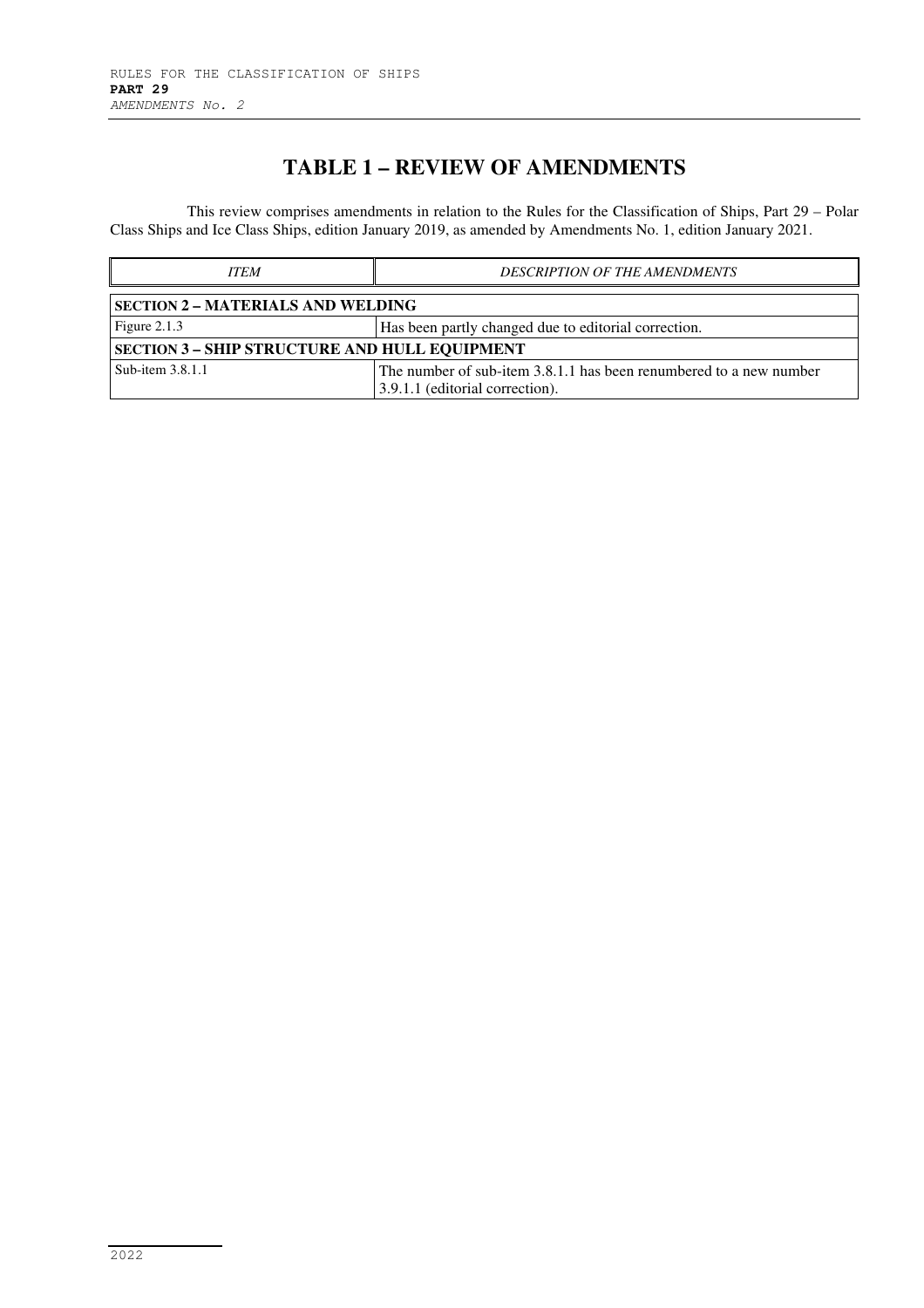# **2 MATERIALS AND WELDING**

 **Head 2.1 MATERIALS**, Figure 2.1.3 – Steel grade requirements for submerged and weather exposed shell plating has been partly changed and should be read as follows:



**Figure 2.1.3 - Steel grade requirements for submerged and weather exposed shell plating**